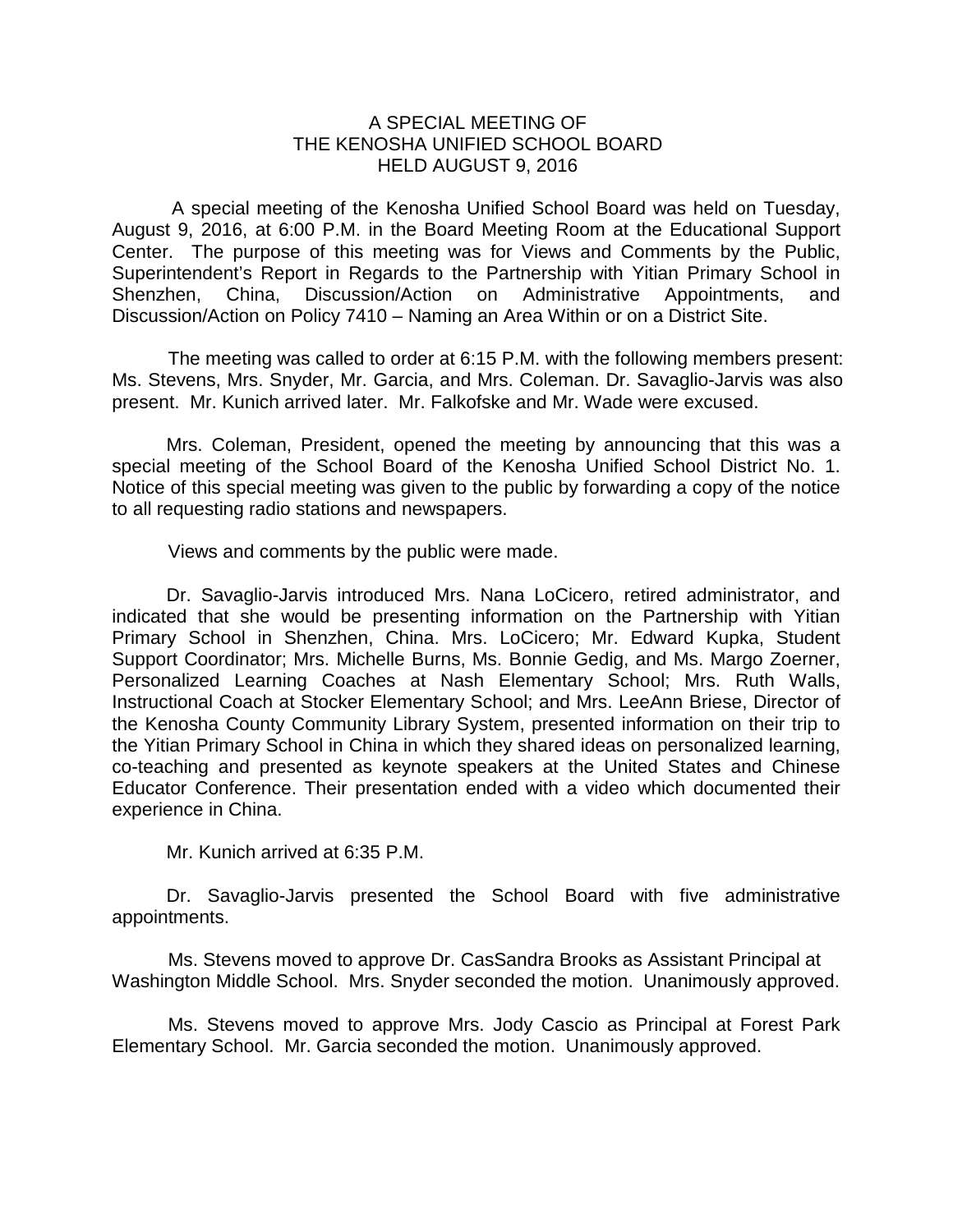Ms. Stevens moved to approve Ms. Wendy LaLonde as Principal at Somers Elementary School. Mr. Kunich seconded the motion. Unanimously approved.

Ms. Stevens moved to approve Mr. Jason Lemke as Interim Assistant Principal at Bradford High School. Mrs. Snyder seconded the motion. Unanimously approved.

Mr. Kunich moved to approve Mr. Bryan Mogensen as the Coordinator of Athletics, Physical Education, Health, Recreation and Senior Center. Ms. Stevens seconded the motion. Unanimously approved.

Mrs. Julie Housaman, Chief Academic Officer, and Mr. Steven Knecht, Principal at Tremper High School, presented Policy 7410 – Naming an Area Within or on a District Site submitted by Mr. Knecht, Mrs. Housaman, and Dr. Savaglio-Jarvis, excerpts follow:

"At the April 25, 2016, regular School Board meeting, the Board unanimously approved administration's recommendation that the superintendent appoint a committee to seek input relative to a proposed name for the new stadium at Bradford High School. This approval to form a committee is in compliance with School Board Policy 7410 - Naming an Area Within or on a School District Site. This policy allows staff or community members to nominate a name to the Board including "the process used and the rationale used in making their determination." Further this policy states, "…when a former student, staff or community member who has been deceased for more than two years has achieved national, state, or local prominence, the School Board may name an area within a school or on a district site after that individual." The policy also states that, "the Board of Education shall be the body to approve the official naming of all District facilities."

A press release was disseminated from the Kenosha Unified School District's Communication Department to the Kenosha News, Facebook and Twitter inviting the community to forward stadium names for consideration and/or to volunteer to participate on this committee. Twenty individuals (Appendix A) volunteered to participate on the committee to name the stadium located to the north of Bradford High School; and 19 potential stadium names (Appendix B) were offered for consideration. Four committee meetings were held. The dates were June 21, June 29, July 6 and July 20. Appendix C illustrates that the majority of committee members were present at all four meetings. The process used to determine the committee name included the following:

• A review of recommended names and an opportunity for committee members to offer additional names for consideration.

• Board policies 7400 and 7410 (Appendices D and E) were reviewed.

• Factors were identified based on the Board policies to guide the decisionmaking including: local prominence, service to community, outstanding contributions, historical significance, outstanding leadership, significance to educational process, cultural significance, and national and state prominence.

• Committee members researched suggested names and this information was compiled under the aforementioned factors for the suggested names.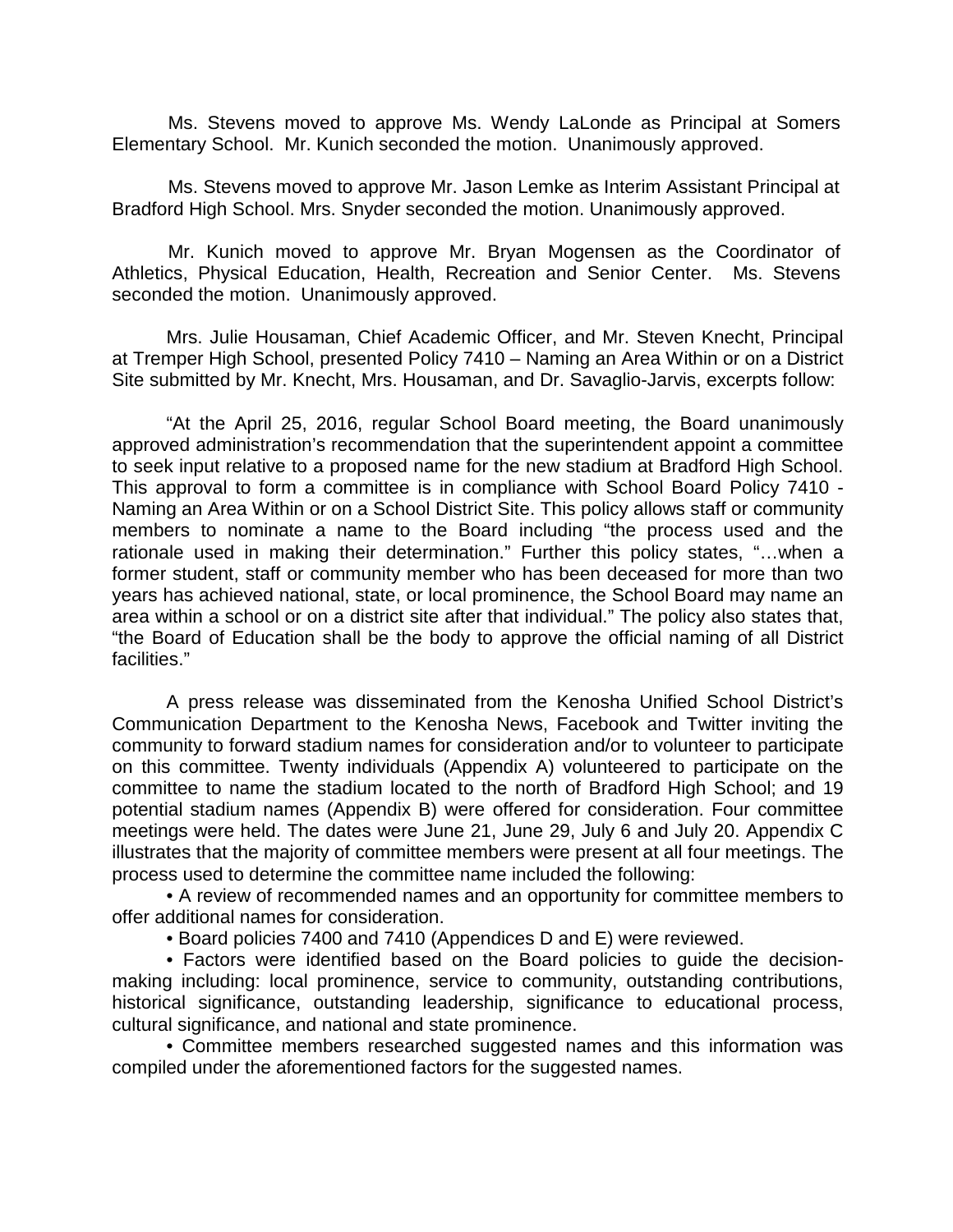• Stadium recommendations were reviewed and recommendations that did not meet the criteria of being an individual's name that had been deceased for 2 or more years were removed.

Of the nineteen recommended stadium names the following met the criteria outlined in policy 7410:

- Joseph Andrea Stadium
- Olen Arrington, Jr. Stadium
- Thomas Bienemann Stadium
- Mary D. Bradford Stadium
- John Davies Stadium
- John F. Kennedy Stadium
- Leon Regner Stadium
- Raymond Welsch Stadium

Sixteen committee members participated in the final stadium naming vote on July 20, 2016. Denise Hoff, committee member, volunteered to tally the votes. The outcome of the vote was:

| <b>Stadium Recommendations</b>  | <b>Number of Votes</b> |
|---------------------------------|------------------------|
| Joseph Andrea Stadium           |                        |
| Olen Arrington, Jr. Stadium     | 3                      |
| <b>Thomas Bienemann Stadium</b> | 0                      |
| Mary D. Bradford Stadium        | 12                     |
| John Davies Stadium             | 0                      |
| Leon Regner Stadium             | 0                      |
| <b>Stadium Welsch Stadium</b>   |                        |

## Rationale for the Selection of Mary D. Bradford

Mary D. Bradford was born 1856 in Paris Township. She was a pioneer in the field of education and her life was dedicated to improving the educational opportunities for students. At 16 years old, Bradford began teaching in Paris Wisconsin. In 1874 she taught in Kenosha grade schools and then became a high school teacher in 1884. In 1910, Bradford was chosen from a field of 60 men to become the first female superintendent in Wisconsin. As a life-long learner she was a graduate of Oshkosh Normal, a school that taught high school graduates to become teachers and established teaching standards. In 1917 Bradford was the recipient of an Honorary Masters of the Arts, the first such degree granted by the University of Wisconsin. As an education advocate she established many firsts in the Kenosha community including: a breakfast program, courses in citizenship and health, instituted kindergarten, an open air school, a school for the deaf, a vocational high school, a junior high school system and the concept of mid-year promotions for students. Mary D. Bradford passed away in 1943.

Administration recommends the School Board approve the Naming Committee's recommendation that the stadium being constructed north of Bradford High School be named Mary D. Bradford Stadium."